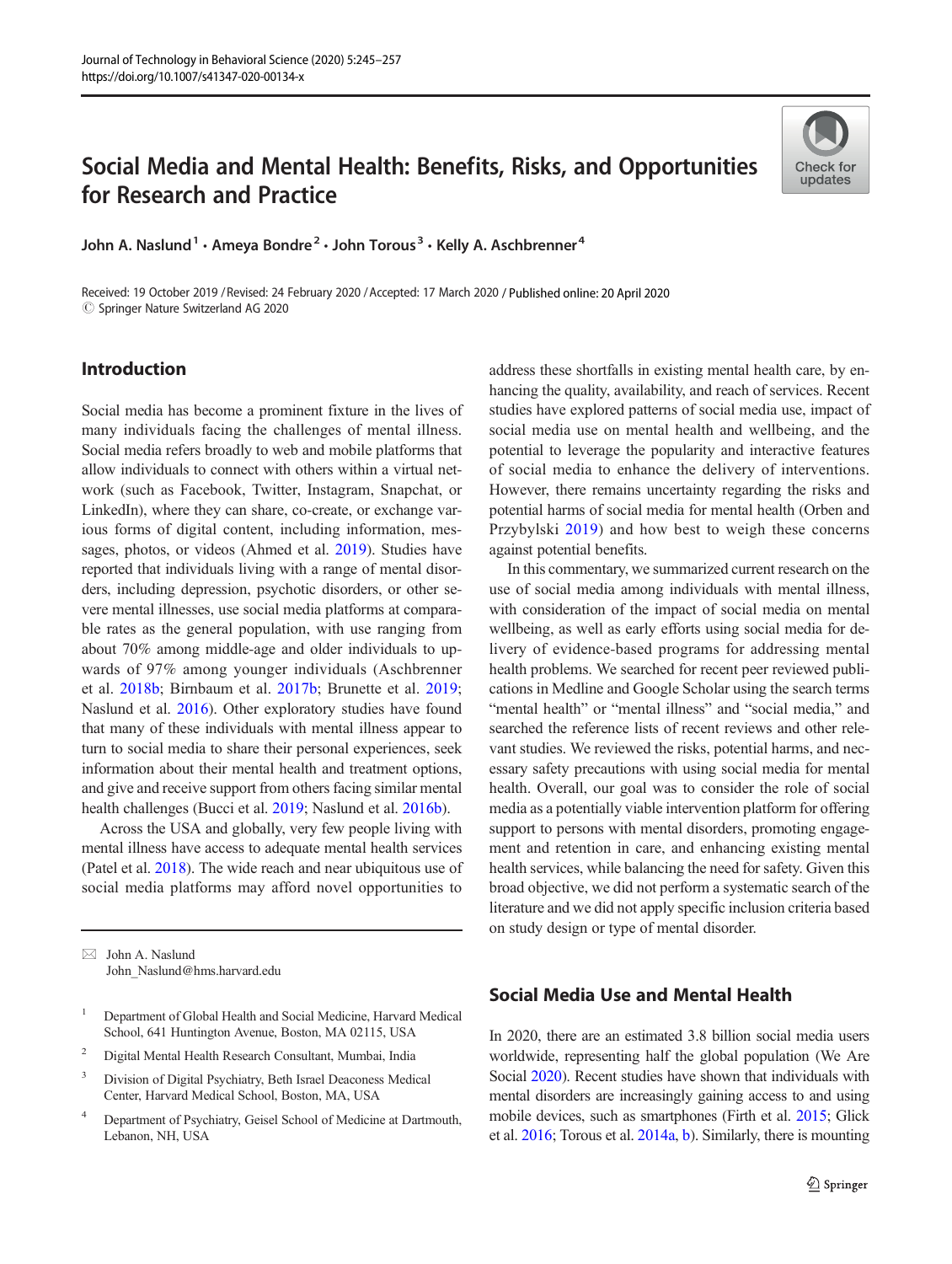evidence showing high rates of social media use among individuals with mental disorders, including studies looking at engagement with these popular platforms across diverse settings and disorder types. Initial studies from 2015 found that nearly half of a sample of psychiatric patients were social media users, with greater use among younger individuals (Trefflich et al. [2015](#page-11-0)), while 47% of inpatients and outpatients with schizophrenia reported using social media, of which 79% reported at least once-a-week usage of social media websites (Miller et al. [2015](#page-10-0)). Rates of social media use among psychiatric populations have increased in recent years, as reflected in a study with data from 2017 showing comparable rates of social media use (approximately 70%) among individuals with serious mental illness in treatment as compared with low-income groups from the general population (Brunette et al. [2019\)](#page-9-0).

Similarly, among individuals with serious mental illness receiving community-based mental health services, a recent study found equivalent rates of social media use as the general population, even exceeding 70% of participants (Naslund et al. [2016\)](#page-11-0). Comparable findings were demonstrated among middle-age and older individuals with mental illness accessing services at peer support agencies, where 72% of respondents reported using social media (Aschbrenner et al. [2018b](#page-9-0)). Similar results, with 68% of those with first episode psychosis using social media daily were reported in another study (Abdel-Baki et al. [2017\)](#page-9-0).

Individuals who self-identified as having a schizophrenia spectrum disorder responded to a survey shared through the National Alliance of Mental Illness (NAMI) and reported that visiting social media sites was one of their most common activities when using digital devices, taking up roughly 2 h each day (Gay et al. [2016\)](#page-10-0). For adolescents and young adults ages 12 to 21 with psychotic disorders and mood disorders, over 97% reported using social media, with average use exceeding 2.5 h per day (Birnbaum et al. [2017b\)](#page-9-0). Similarly, in a sample of adolescents ages 13–18 recruited from community mental health centers, 98% reported using social media, with YouTube as the most popular platform, followed by Instagram and Snapchat (Aschbrenner et al. [2019](#page-9-0)).

Research has also explored the motivations for using social media as well as the perceived benefits of interacting on these platforms among individuals with mental illness. In the sections that follow (see Table [1](#page-2-0) for a summary), we consider three potentially unique features of interacting and connecting with others on social media that may offer benefits for individuals living with mental illness. These include: (1) Facilitate social interaction; (2) Access to a peer support network; and (3) Promote engagement and retention in services.

### Facilitate Social Interaction

Social media platforms offer near continuous opportunities to connect and interact with others, regardless of time of day or geographic location. This on demand ease of communication may be especially important for facilitating social interaction among individuals with mental disorders experiencing difficulties interacting in face-to-face settings. For example, impaired social functioning is a common deficit in schizophrenia spectrum disorders, and social media may facilitate communication and interacting with others for these individuals (Torous and Keshavan [2016\)](#page-11-0). This was suggested in one study where participants with schizophrenia indicated that social media helped them to interact and socialize more easily (Miller et al. [2015](#page-10-0)). Like other online communication, the ability to connect with others anonymously may be an important feature of social media, especially for individuals living with highly stigmatizing health conditions (Berger et al. [2005\)](#page-9-0), such as serious mental disorders (Highton-Williamson et al. [2015\)](#page-10-0).

Studies have found that individuals with serious mental disorders (Spinzy et al. [2012\)](#page-11-0) as well as young adults with mental illness (Gowen et al. [2012](#page-10-0)) appear to form online relationships and connect with others on social media as often as social media users from the general population. This is an important observation because individuals living with serious mental disorders typically have few social contacts in the offline world and also experience high rates of loneliness (Badcock et al. [2015](#page-9-0); Giacco et al. [2016\)](#page-10-0). Among individuals receiving publicly funded mental health services who use social media, nearly half (47%) reported using these platforms at least weekly to feel less alone (Brusilovskiy et al. [2016](#page-9-0)). In another study of young adults with serious mental illness, most indicated that they used social media to help feel less isolated (Gowen et al. [2012](#page-10-0)). Interestingly, more frequent use of social media among a sample of individuals with serious mental illness was associated with greater community participation, measured as participation in shopping, work, religious activities, or visiting friends and family, as well as greater civic engagement, reflected as voting in local elections (Brusilovskiy et al. [2016](#page-9-0)).

Emerging research also shows that young people with moderate to severe depressive symptoms appear to prefer communicating on social media rather than in-person (Rideout and Fox [2018\)](#page-11-0), while other studies have found that some individuals may prefer to seek help for mental health concerns online rather than through in-person encounters (Batterham and Calear [2017](#page-9-0)). In a qualitative study, participants with schizophrenia described greater anonymity, the ability to discover that other people have experienced similar health challenges and reducing fears through greater access to information as important motivations for using the Internet to seek mental health information (Schrank et al. [2010](#page-11-0)). Because social media does not require the immediate responses necessary in face-to-face communication, it may overcome deficits with social interaction due to psychotic symptoms that typically adversely affect face-to-face conversations (Docherty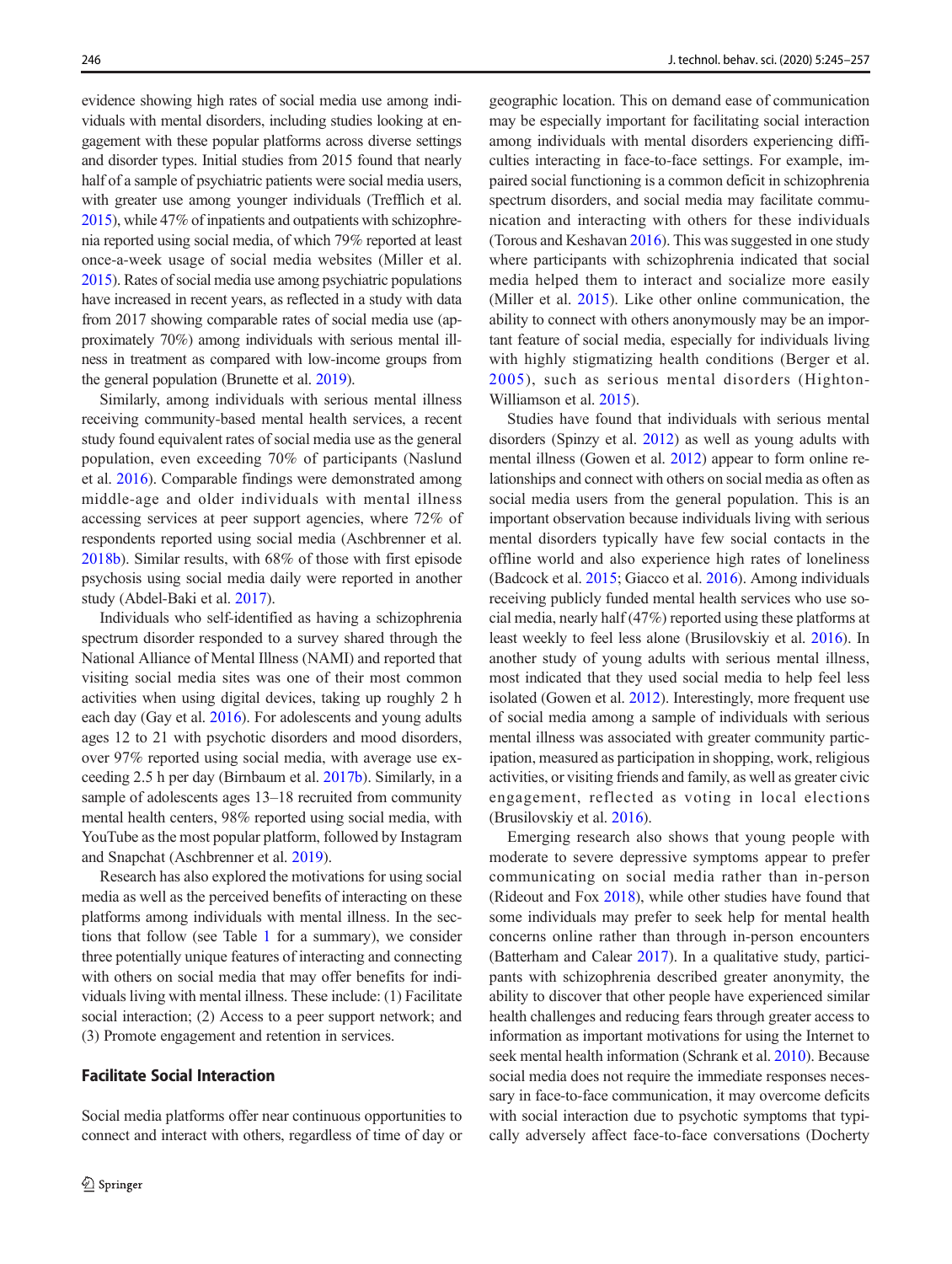### <span id="page-2-0"></span>Table 1 Summary of potential benefits and challenges with social media for mental health

| Features of social<br>media                              | Examples                                                                                                                                                                                                                                                                                                                                                                                                                                                                                                                                                                                                                                                                                                                   | <b>Studies</b>                                                                                                                                                                                                                                                                      |
|----------------------------------------------------------|----------------------------------------------------------------------------------------------------------------------------------------------------------------------------------------------------------------------------------------------------------------------------------------------------------------------------------------------------------------------------------------------------------------------------------------------------------------------------------------------------------------------------------------------------------------------------------------------------------------------------------------------------------------------------------------------------------------------------|-------------------------------------------------------------------------------------------------------------------------------------------------------------------------------------------------------------------------------------------------------------------------------------|
| <b>Benefits</b>                                          |                                                                                                                                                                                                                                                                                                                                                                                                                                                                                                                                                                                                                                                                                                                            |                                                                                                                                                                                                                                                                                     |
| 1) Facilitate social<br>interaction                      | · Online interactions may be easier for individuals with<br>impaired social functioning and facing symptoms<br>• Anonymity can help individuals with stigmatizing conditions<br>connect with others<br>• Young adults with mental illness appear to commonly form<br>online relationships<br>• Social media use in individuals with serious mental<br>illness may be associated with greater community and civic                                                                                                                                                                                                                                                                                                           | (Batterham and Calear 2017; Brusilovskiy et al. 2016; Gowen<br>et al. 2012; Highton-Williamson et al. 2015; Indian and<br>Grieve 2014; Schrank et al. 2010; Spinzy et al. 2012; Torous<br>and Keshavan 2016)                                                                        |
|                                                          | engagement<br>· Individuals with depressive symptoms may prefer<br>communicating on social media than in-person<br>• Online conversations do not require immediate responses or<br>non-verbal cues                                                                                                                                                                                                                                                                                                                                                                                                                                                                                                                         |                                                                                                                                                                                                                                                                                     |
| 2) Access to peer<br>support network                     | • Online peer support can help to seek information, discuss<br>symptoms and medication, share experiences, learn to cope<br>and facilitate self-disclosure<br>• Individuals with mental disorders can establish new<br>relationships, feel less alone or reconnect with people<br>• Various support patterns are noted in these networks (e.g.<br>"informational," "esteem," "network," and "emotional")                                                                                                                                                                                                                                                                                                                   | (Bauer et al. 2013; Berry et al. 2017; Bucci et al. 2019; Chang<br>2009; Haker et al. 2005; Highton-Williamson et al. 2015;<br>Naslund et al. 2014; 2017; Vayreda and Antaki 2009)                                                                                                  |
| 3) Promote<br>engagement and<br>retention in<br>services | • Individuals with mental disorders can connect with care<br>providers and access evidence-based services<br>• Online peer support augments existing interventions to<br>improve client engagement and compliance<br>• Peer networks increase social connectedness and<br>empowerment during recovery<br>· Interactive peer-to-peer features of social media appear bene-<br>ficial for social functioning<br>· Mobile apps offer potential to monitor symptoms, prevent<br>relapses and help users set goals<br>· Digital peer-based interventions are feasible and acceptable<br>for targeting fitness and weight loss in people with mental<br>disorders<br>• Online networks can extend support to caregivers of those | (Alvarez-Jimenez et al. 2013, 2018, 2019; Aschbrenner et al.<br>2018a, 2016b; Biagianti et al. 2018; Birnbaum et al. 2017b;<br>Gleeson et al. 2017; Lal et al. 2018; Naslund et al. 2016b,<br>2018; Schlosser et al. 2016, 2018)                                                    |
| Challenges                                               | with mental disorders                                                                                                                                                                                                                                                                                                                                                                                                                                                                                                                                                                                                                                                                                                      |                                                                                                                                                                                                                                                                                     |
| 1) Impact on<br>symptoms                                 | • Studies show increased risk of exposure to harm, social<br>isolation, depressive symptoms and bullying<br>· Social comparison pressure and social isolation after being<br>rejected on social media is a potential concern<br>· More frequent visits and use of a larger number of social<br>media platforms has been linked with greater depressive<br>symptoms, anxiety and risk of suicide<br>• Social media replaces in-person interactions and may con-<br>tribute to greater loneliness and worsening of existing mental<br>health symptoms                                                                                                                                                                        | (Andreassen et al. $2016$ ; Berry et al. $2018$ ; Best et al. $2014$ ;<br>Feinstein et al. 2013; Kross et al. 2013; Lin et al. 2016;<br>Mittal et al. 2007; Stiglic and Viner 2019; Twenge and<br>Campbell 2018; Twenge et al. 2018; Vannucci et al. 2017;<br>Woods and Scott 2016) |
| 2) Facing hostile<br>interactions                        | · Cyberbullying is associated with increased depressive and<br>anxiety symptoms<br>• Greater odds of online harassment in individuals with major<br>depressive symptoms than those with mild or no symptoms                                                                                                                                                                                                                                                                                                                                                                                                                                                                                                                | (Hamm et al. 2015; Machmutow et al. 2012; Rideout and Fox<br>2018; Ybarra 2004)                                                                                                                                                                                                     |
| daily life                                               | 3) Consequences for • Risks pertain to privacy, confidentiality, and potential<br>consequences of disclosing personal health information<br>· Misleading information or conflicts of interest, when the<br>platforms promote popular content<br>• Individuals have concerns about privacy, threats to<br>employment, stigma and being judged, adverse impact on<br>relationships and facing online hostility                                                                                                                                                                                                                                                                                                               | (Moorhead et al. 2013; Naslund and Aschbrenner 2019; Torous<br>and Keshavan 2016; Ventola 2014)                                                                                                                                                                                     |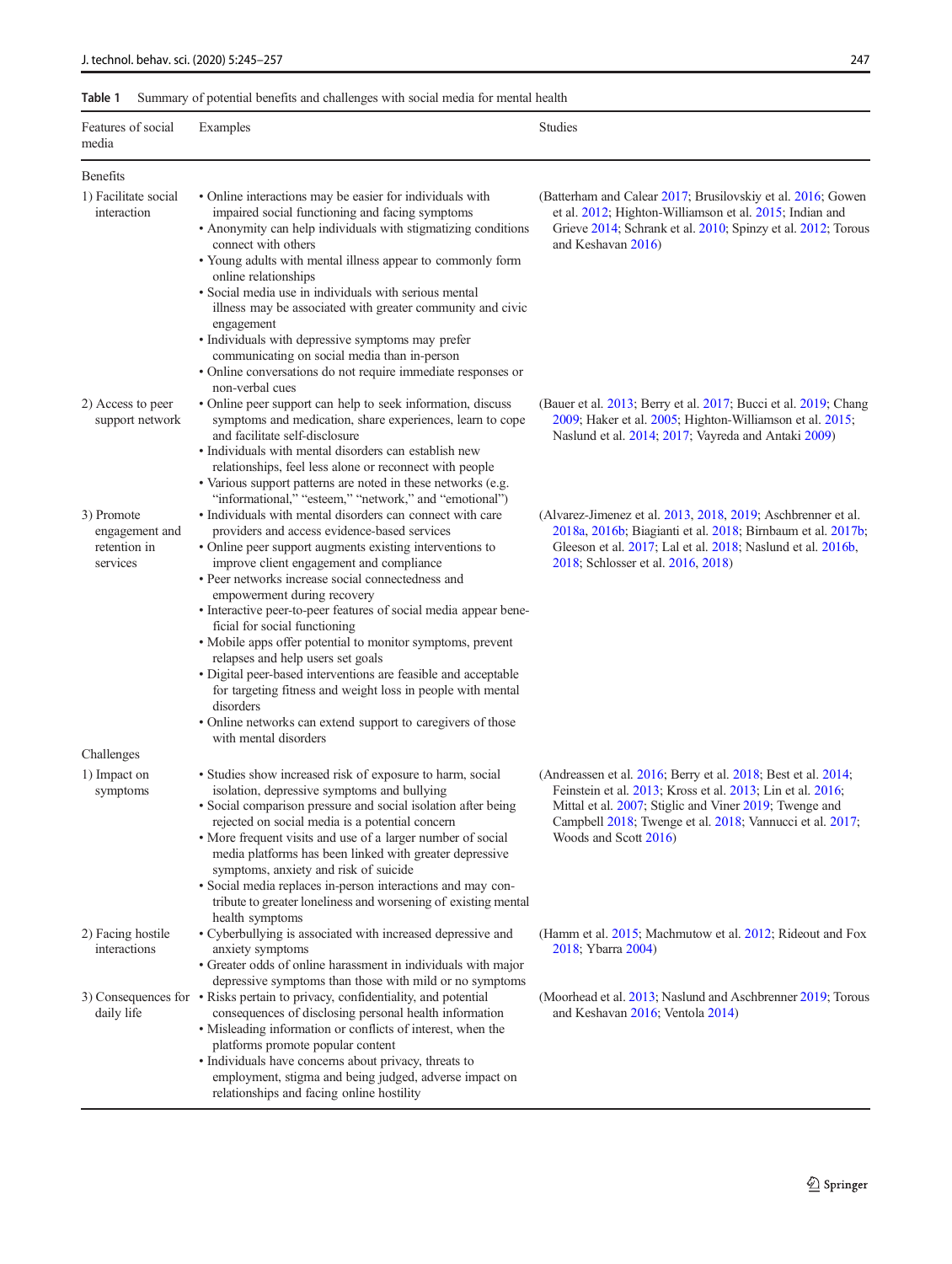et al. [1996](#page-10-0)). Online social interactions may not require the use of non-verbal cues, particularly in the initial stages of interaction (Kiesler et al. [1984\)](#page-10-0), with interactions being more fluid and within the control of users, thereby overcoming possible social anxieties linked to in-person interaction (Indian and Grieve [2014](#page-10-0)). Furthermore, many individuals with serious mental disorders can experience symptoms including passive social withdrawal, blunted affect, and attentional impairment, as well as active social avoidance due to hallucinations or other concerns (Hansen et al. [2009](#page-10-0)), thus potentially reinforcing the relative advantage, as perceived by users, of using social media over in person conversations.

### Access to a Peer Support Network

There is growing recognition about the role that social media channels could play in enabling peer support (Bucci et al. [2019;](#page-9-0) Naslund et al. [2016b\)](#page-11-0), referred to as a system of mutual giving and receiving where individuals who have endured the difficulties of mental illness can offer hope, friendship, and support to others facing similar challenges (Davidson et al. [2006;](#page-9-0) Mead et al. [2001](#page-10-0)). Initial studies exploring use of online self-help forums among individuals with serious mental illnesses have found that individuals with schizophrenia appeared to use these forums for self-disclosure and sharing personal experiences, in addition to providing or requesting information, describing symptoms, or discussing medication (Haker et al. [2005](#page-10-0)), while users with bipolar disorder reported using these forums to ask for help from others about their illness (Vayreda and Antaki [2009\)](#page-11-0). More recently, in a review of online social networking in people with psychosis, Highton-Williamson et al. ([2015](#page-10-0)) highlight that an important purpose of such online connections was to establish new friendships, pursue romantic relationships, maintain existing relationships or reconnect with people, and seek online peer support from others with lived experience (Highton-Williamson et al. [2015\)](#page-10-0).

Online peer support among individuals with mental illness has been further elaborated in various studies. In a content analysis of comments posted to YouTube by individuals who self-identified as having a serious mental illness, there appeared to be opportunities to feel less alone, provide hope, find support and learn through mutual reciprocity, and share coping strategies for day-to-day challenges of living with a mental illness (Naslund et al. [2014\)](#page-11-0). In another study, Chang [\(2009\)](#page-9-0) delineated various communication patterns in an online psychosis peer-support group (Chang [2009\)](#page-9-0). Specifically, different forms of support emerged, including "informational support" about medication use or contacting mental health providers, "esteem support" involving positive comments for encouragement, "network support" for sharing similar experiences, and "emotional support" to express understanding of a peer's situation and offer hope or confidence (Chang [2009\)](#page-9-0).

Bauer et al. [\(2013\)](#page-9-0) reported that the main interest in online self-help forums for patients with bipolar disorder was to share emotions with others, allow exchange of information, and benefit by being part of an online social group (Bauer et al. [2013\)](#page-9-0).

For individuals who openly discuss mental health problems on Twitter, a study by Berry et al. ([2017](#page-9-0)) found that this served as an important opportunity to seek support and to hear about the experiences of others (Berry et al. [2017](#page-9-0)). In a survey of social media users with mental illness, respondents reported that sharing personal experiences about living with mental illness and opportunities to learn about strategies for coping with mental illness from others were important reasons for using social media (Naslund et al. [2017](#page-11-0)). A computational study of mental health awareness campaigns on Twitter provides further support with inspirational posts and tips being the most shared (Saha et al. [2019](#page-11-0)). Taken together, these studies offer insights about the potential for social media to facilitate access to an informal peer support network, though more research is necessary to examine how these online interactions may impact intentions to seek care, illness self-management, and clinically meaningful outcomes in offline contexts.

#### Promote Engagement and Retention in Services

Many individuals living with mental disorders have expressed interest in using social media platforms for seeking mental health information (Lal et al. [2018\)](#page-10-0), connecting with mental health providers (Birnbaum et al. [2017b\)](#page-9-0), and accessing evidence-based mental health services delivered over social media specifically for coping with mental health symptoms or for promoting overall health and wellbeing (Naslund et al. [2017\)](#page-11-0). With the widespread use of social media among individuals living with mental illness combined with the potential to facilitate social interaction and connect with supportive peers, as summarized above, it may be possible to leverage the popular features of social media to enhance existing mental health programs and services. A recent review by Biagianti et al. ([2018\)](#page-9-0) found that peer-to-peer support appeared to offer feasible and acceptable ways to augment digital mental health interventions for individuals with psychotic disorders by specifically improving engagement, compliance, and adherence to the interventions and may also improve perceived social support (Biagianti et al. [2018\)](#page-9-0).

Among digital programs that have incorporated peer-topeer social networking consistent with popular features on social media platforms, a pilot study of the HORYZONS online psychosocial intervention demonstrated significant reductions in depression among patients with first episode psychosis (Alvarez-Jimenez et al. [2013\)](#page-9-0). Importantly, the majority of participants (95%) in this study engaged with the peer-to-peer networking feature of the program, with many reporting increases in perceived social connectedness and empowerment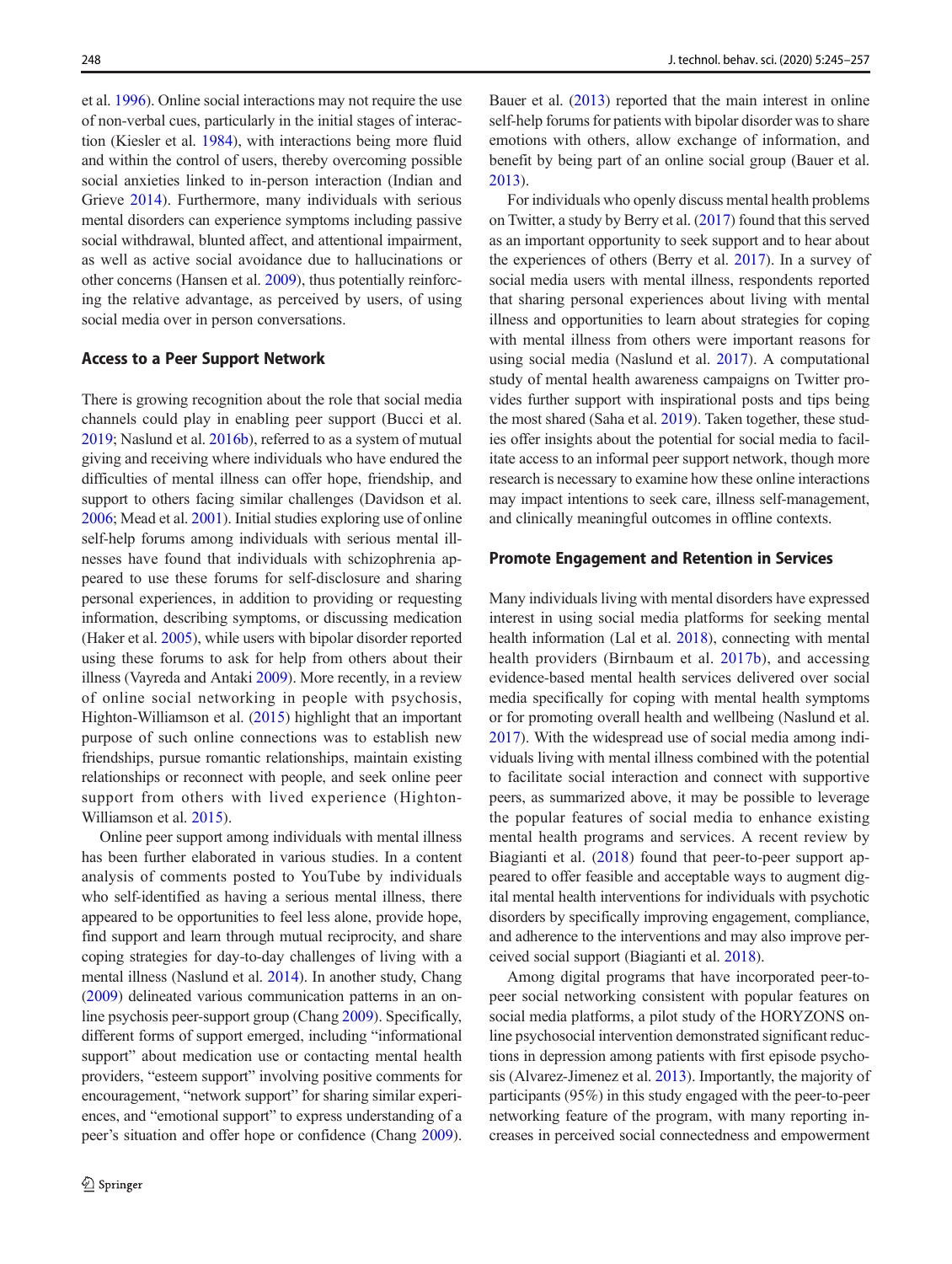in their recovery process (Alvarez-Jimenez et al. [2013](#page-9-0)). This moderated online social therapy program is now being evaluated as part of a large randomized controlled trial for maintaining treatment effects from first episode psychosis services (Alvarez-Jimenez et al. [2019](#page-9-0)).

Other early efforts have demonstrated that use of digital environments with the interactive peer-to-peer features of social media can enhance social functioning and wellbeing in young people at high risk of psychosis (Alvarez-Jimenez et al. [2018](#page-9-0)). There has also been a recent emergence of several mobile apps to support symptom monitoring and relapse prevention in psychotic disorders. Among these apps, the development of PRIME (Personalized Real-time Intervention for Motivational Enhancement) has involved working closely with young people with schizophrenia to ensure that the design of the app has the look and feel of mainstream social media platforms, as opposed to existing clinical tools (Schlosser et al. [2016\)](#page-11-0). This unique approach to the design of the app is aimed at promoting engagement and ensuring that the app can effectively improve motivation and functioning through goal setting and promoting better quality of life of users with schizophrenia (Schlosser et al. [2018\)](#page-11-0).

Social media platforms could also be used to promote engagement and participation in in-person services delivered through community mental health settings. For example, the peer-based lifestyle intervention called PeerFIT targets weight loss and improved fitness among individuals living with serious mental illness through a combination of in-person lifestyle classes, exercise groups, and use of digital technologies (Aschbrenner et al. [2016b](#page-9-0), [c](#page-9-0)). The intervention holds tremendous promise as lack of support is one of the largest barriers towards exercise in patients with serious mental illness (Firth et al. [2016\)](#page-10-0), and it is now possible to use social media to counter such. Specifically, in PeerFIT, a private Facebook group is closely integrated into the program to offer a closed platform where participants can connect with the lifestyle coaches, access intervention content, and support or encourage each other as they work towards their lifestyle goals (Aschbrenner et al. [2016a](#page-9-0); Naslund et al. [2016a\)](#page-11-0). To date, this program has demonstrated preliminary effectiveness for meaningfully reducing cardiovascular risk factors that contribute to early mortality in this patient group (Aschbrenner, Naslund, Shevenell, Kinney, et al., 2016), while the Facebook component appears to have increased engagement in the program, while allowing participants who were unable to attend in-person sessions due to other health concerns or competing demands to remain connected with the program (Naslund et al. [2018\)](#page-11-0). This lifestyle intervention is currently being evaluated in a randomized controlled trial enrolling young adults with serious mental illness from real world community mental health services settings (Aschbrenner et al. [2018a](#page-9-0)).

These examples highlight the promise of incorporating the features of popular social media into existing programs, which

may offer opportunities to safely promote engagement and program retention, while achieving improved clinical outcomes. This is an emerging area of research, as evidenced by several important effectiveness trials underway (Alvarez-Jimenez et al. [2019](#page-9-0); Aschbrenner et al. [2018a\)](#page-9-0), including efforts to leverage online social networking to support family caregivers of individuals receiving first episode psychosis services (Gleeson et al. [2017](#page-10-0)).

# Challenges with Social Media for Mental Health

The science on the role of social media for engaging persons with mental disorders needs a cautionary note on the effects of social media usage on mental health and wellbeing, particularly in adolescents and young adults. While the risks and harms of social media are frequently covered in the popular press and mainstream news reports, careful consideration of the research in this area is necessary. In a review of 43 studies in young people, many benefits of social media were cited, including increased self-esteem and opportunities for selfdisclosure (Best et al. [2014](#page-9-0)). Yet, reported negative effects were an increased exposure to harm, social isolation, depressive symptoms, and bullying (Best et al. [2014](#page-9-0)). In the sections that follow (see Table [1](#page-2-0) for a summary), we consider three major categories of risk related to use of social media and mental health. These include: (1) Impact on symptoms; (2) Facing hostile interactions; and (3) Consequences for daily life.

#### Impact on Symptoms

Studies consistently highlight that use of social media, especially heavy use and prolonged time spent on social media platforms, appears to contribute to increased risk for a variety of mental health symptoms and poor wellbeing, especially among young people (Andreassen et al. [2016](#page-9-0); Kross et al. [2013;](#page-10-0) Woods and Scott [2016\)](#page-12-0). This may partly be driven by the detrimental effects of screen time on mental health, including increased severity of anxiety and depressive symptoms, which have been well documented (Stiglic and Viner [2019\)](#page-11-0). Recent studies have reported negative effects of social media use on mental health of young people, including social comparison pressure with others and greater feeling of social isolation after being rejected by others on social media (Rideout and Fox [2018\)](#page-11-0). In a study of young adults, it was found that negative comparisons with others on Facebook contributed to risk of rumination and subsequent increases in depression symptoms (Feinstein et al. [2013\)](#page-10-0). Still, the cross-sectional nature of many screen time and mental health studies makes it challenging to reach causal inferences (Orben and Przybylski [2019\)](#page-11-0).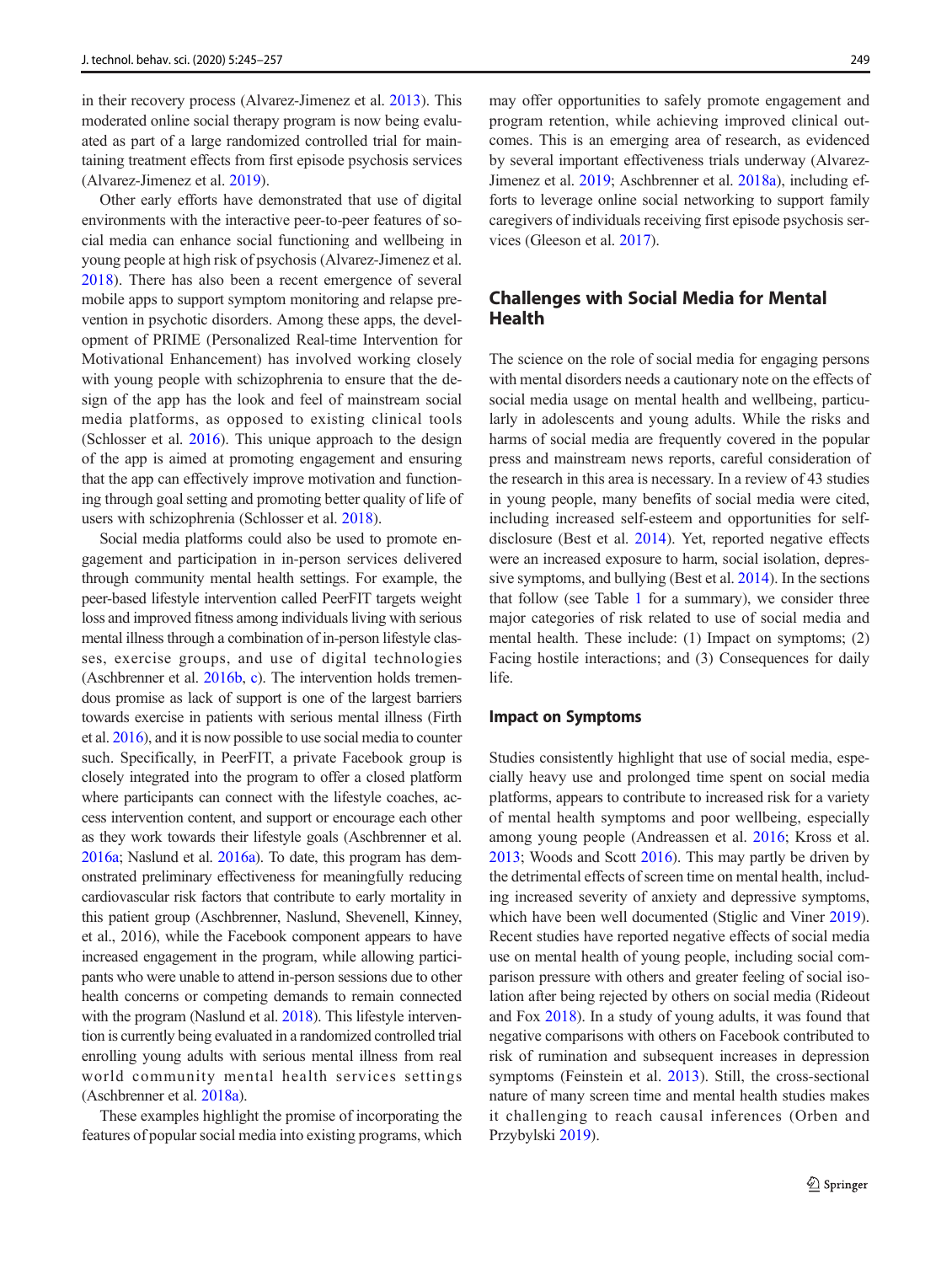Quantity of social media use is also an important factor, as highlighted in a survey of young adults ages 19 to 32, where more frequent visits to social media platforms each week were correlated with greater depressive symptoms (Lin et al. [2016\)](#page-10-0). More time spent using social media is also associated with greater symptoms of anxiety (Vannucci et al. [2017\)](#page-11-0). The actual number of platforms accessed also appears to contribute to risk as reflected in another national survey of young adults where use of a large number of social media platforms was associated with negative impact on mental health (Primack et al. [2017\)](#page-11-0). Among survey respondents using between 7 and 11 different social media platforms compared with respondents using only 2 or fewer platforms, there were 3 times greater odds of having high levels of depressive symptoms and a 3.2 times greater odds of having high levels of anxiety symptoms (Primack et al. [2017\)](#page-11-0).

Many researchers have postulated that worsening mental health attributed to social media use may be because social media replaces face-to-face interactions for young people (Twenge and Campbell [2018\)](#page-11-0) and may contribute to greater loneliness (Bucci et al. [2019\)](#page-9-0) and negative effects on other aspects of health and wellbeing (Woods and Scott [2016](#page-12-0)). One nationally representative survey of US adolescents found that among respondents who reported more time accessing media such as social media platforms or smartphone devices, there were significantly greater depressive symptoms and increased risk of suicide when compared with adolescents who reported spending more time on non-screen activities, such as in-person social interaction or sports and recreation activities (Twenge et al. [2018](#page-11-0)). For individuals living with more severe mental illnesses, the effects of social media on psychiatric symptoms have received less attention. One study found that participation in chat rooms may contribute to worsening symptoms in young people with psychotic disorders (Mittal et al. [2007\)](#page-10-0), while another study of patients with psychosis found that social media use appeared to predict low mood (Berry et al. [2018](#page-9-0)). These studies highlight a clear relationship between social media use and mental health that may not be present in general population studies (Orben and Przybylski [2019\)](#page-11-0) and emphasize the need to explore how social media may contribute to symptom severity and whether protective factors may be identified to mitigate these risks.

#### Facing Hostile Interactions

Popular social media platforms can create potential situations where individuals may be victimized by negative comments or posts. Cyberbullying represents a form of online aggression directed towards specific individuals, such as peers or acquaintances, which is perceived to be most harmful when compared with random hostile comments posted online (Hamm et al. [2015\)](#page-10-0). Importantly, cyberbullying on social media consistently shows harmful impact on mental health in the

form of increased depressive symptoms as well as worsening of anxiety symptoms, as evidenced in a review of 36 studies among children and young people (Hamm et al. [2015](#page-10-0)). Furthermore, cyberbullying disproportionately impacts females as reflected in a national survey of adolescents in the USA, where females were twice as likely to be victims of cyberbullying compared with males (Alhajji et al. [2019](#page-9-0)). Most studies report cross-sectional associations between cyberbullying and symptoms of depression or anxiety (Hamm et al. [2015\)](#page-10-0), though one longitudinal study in Switzerland found that cyberbullying contributed to significantly greater depression over time (Machmutow et al. [2012\)](#page-10-0).

For youth ages 10 to 17 who reported major depressive symptomatology, there were over 3 times greater odds of facing online harassment in the last year compared with youth who reported mild or no depressive symptoms (Ybarra [2004\)](#page-12-0). Similarly, in a 2018 national survey of young people, respondents ages 14 to 22 with moderate to severe depressive symptoms were more likely to have had negative experiences when using social media and, in particular, were more likely to report having faced hostile comments or being "trolled" from others when compared with respondents without depressive symptoms (31% vs. 14%) (Rideout and Fox [2018](#page-11-0)). As these studies depict risks for victimization on social media and the correlation with poor mental health, it is possible that individuals living with mental illness may also experience greater hostility online compared to individuals without mental illness. This would be consistent with research showing greater risk of hostility, including increased violence and discrimination, directed towards individuals living with mental illness in in-person contexts, especially targeted at those with severe mental illnesses (Goodman et al. [1999\)](#page-10-0).

A computational study of mental health awareness campaigns on Twitter reported that while stigmatizing content was rare, it was actually the most spread (re-tweeted) demonstrating that harmful content can travel quickly on social media (Saha et al. [2019](#page-11-0)). Another study was able to map the spread of social media posts about the Blue Whale Challenge, an alleged game promoting suicide, over Twitter, YouTube, Reddit, Tumblr, and other forums across 127 countries (Sumner et al. [2019](#page-11-0)). These findings show that it is critical to monitor the actual content of social media posts, such as determining whether content is hostile or promotes harm to self or others. This is pertinent because existing research looking at duration of exposure cannot account for the impact of specific types of content on mental health and is insufficient to fully understand the effects of using these platforms on mental health.

### Consequences for Daily Life

The ways in which individuals use social media can also impact their offline relationships and everyday activities. To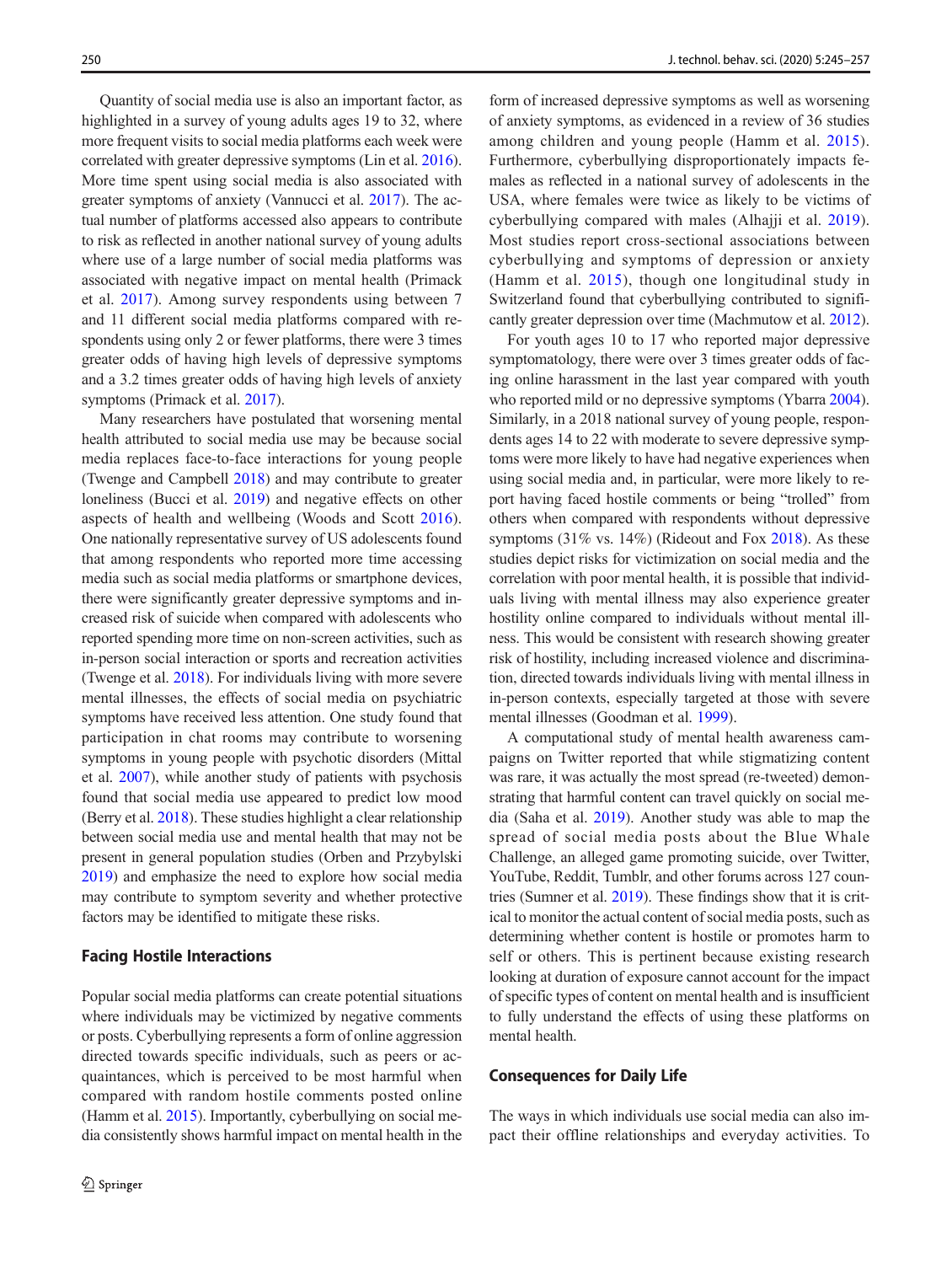date, reports have described risks of social media use pertaining to privacy, confidentiality, and unintended consequences of disclosing personal health information online (Torous and Keshavan [2016](#page-11-0)). Additionally, concerns have been raised about poor quality or misleading health information shared on social media and that social media users may not be aware of misleading information or conflicts of interest especially when the platforms promote popular content regardless of whether it is from a trustworthy source (Moorhead et al. [2013](#page-10-0); Ventola [2014](#page-11-0)). For persons living with mental illness, there may be additional risks from using social media. A recent study that specifically explored the perspectives of social media users with serious mental illnesses, including participants with schizophrenia spectrum disorders, bipolar disorder, or major depression, found that over one third of participants expressed concerns about privacy when using social media (Naslund and Aschbrenner [2019](#page-11-0)). The reported risks of social media use were directly related to many aspects of everyday life, including concerns about threats to employment, fear of stigma and being judged, impact on personal relationships, and facing hostility or being hurt (Naslund and Aschbrenner [2019\)](#page-11-0). While few studies have specifically explored the dangers of social media use from the perspectives of individuals living with mental illness, it is important to recognize that use of these platforms may contribute to risks that extend beyond worsening symptoms and that can affect different aspects of daily life.

## **Discussion**

In this commentary, we considered ways in which social media may yield benefits for individuals living with mental illness, while contrasting these with the possible harms. Studies reporting on the threats of social media for individuals with mental illness are mostly cross-sectional, making it difficult to draw conclusions about direction of causation. However, the risks are potentially serious. These risks should be carefully considered in discussions pertaining to use of social media and the broader use of digital mental health technologies, as avenues for mental health promotion or for supporting access to evidence-based programs or mental health services. At this point, it would be premature to view the benefits of social media as outweighing the possible harms, when it is clear from the studies summarized here that social media use can have negative effects on mental health symptoms, can potentially expose individuals to hurtful content and hostile interactions, and can result in serious consequences for daily life, including threats to employment and personal relationships. Despite these risks, it is also necessary to recognize that individuals with mental illness will continue to use social media given the ease of accessing these platforms and the immense popularity of online social networking. With this in mind, it

may be ideal to raise awareness about these possible risks so that individuals can implement necessary safeguards, while highlighting that there could also be benefits. Being aware of the risks is an essential first step, before then recognizing that use of these popular platforms could contribute to some benefits like finding meaningful interactions with others, engaging with peer support networks, and accessing information and services.

To capitalize on the widespread use of social media and to achieve the promise that these platforms may hold for supporting the delivery of targeted mental health interventions, there is need for continued research to better understand how individuals living with mental illness use social media. Such efforts could inform safety measures and also encourage use of social media in ways that maximize potential benefits while minimizing risk of harm. It will be important to recognize how gender and race contribute to differences in use of social media for seeking mental health information or accessing interventions, as well as differences in how social media might impact mental wellbeing. For example, a national survey of 14- to 22-year olds in the USA found that female respondents were more likely to search online for information about depression or anxiety and to try to connect with other people online who share similar mental health concerns when compared with male respondents (Rideout and Fox [2018\)](#page-11-0). In the same survey, there did not appear to be any differences between racial or ethnic groups in social media use for seeking mental health information (Rideout and Fox [2018](#page-11-0)). Social media use also appears to have a differential impact on mental health and emotional wellbeing between females and males (Booker et al. [2018\)](#page-9-0), highlighting the need to explore unique experiences between gender groups to inform tailored programs and services. Research shows that lesbian, gay, bisexual, or transgender individuals frequently use social media for searching for health information and may be more likely compared with heterosexual individuals to share their own personal health experiences with others online (Rideout and Fox [2018\)](#page-11-0). Less is known about use of social media for seeking support for mental health concerns among gender minorities, though this is an important area for further investigation as these individuals are more likely to experience mental health problems and online victimization when compared with heterosexual individuals (Mereish et al. [2019\)](#page-10-0).

Similarly, efforts are needed to explore the relationship between social media use and mental health among ethnic and racial minorities. A recent study found that exposure to traumatic online content on social media showing violence or hateful posts directed at racial minorities contributed to increases in psychological distress, PTSD symptoms, and depression among African American and Latinx adolescents in the USA (Tynes et al. [2019\)](#page-11-0). These concerns are contrasted by growing interest in the potential for new technologies including social media to expand the reach of services to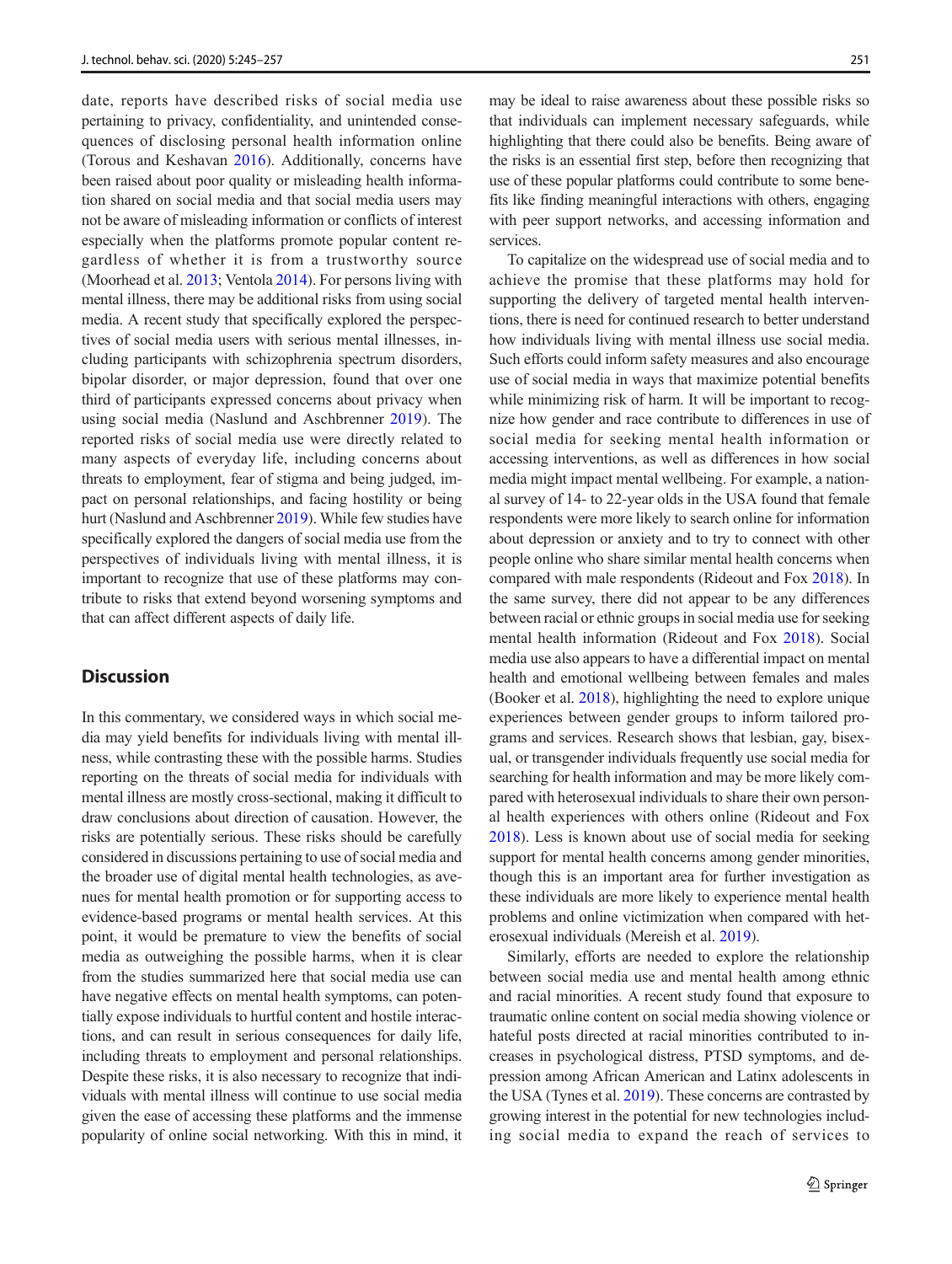underrepresented minority groups (Schueller et al. [2019](#page-11-0)). Therefore, greater attention is needed to understanding the perspectives of ethnic and racial minorities to inform effective and safe use of social media for mental health promotion efforts.

Research has found that individuals living with mental illness have expressed interest in accessing mental health services through social media platforms. A survey of social media users with mental illness found that most respondents were interested in accessing programs for mental health on social media targeting symptom management, health promotion, and support for communicating with health care providers and interacting with the health system (Naslund et al. [2017](#page-11-0)). Importantly, individuals with serious mental illness have also emphasized that any mental health intervention on social media would need to be moderated by someone with adequate training and credentials, would need to have ground rules and ways to promote safety and minimize risks, and importantly, would need to be free and easy to access.

An important strength with this commentary is that it combines a range of studies broadly covering the topic of social media and mental health. We have provided a summary of recent evidence in a rapidly advancing field with the goal of presenting unique ways that social media could offer benefits for individuals with mental illness, while also acknowledging the potentially serious risks and the need for further investigation. There are also several limitations with this commentary that warrant consideration. Importantly, as we aimed to address this broad objective, we did not conduct a systematic review of the literature. Therefore, the studies reported here are not exhaustive, and there may be additional relevant studies that were not included. Additionally, we only summarized published studies, and as a result, any reports from the private sector or websites from different organizations using social media or other apps containing social media–like features would have been omitted. Although, it is difficult to rigorously summarize work from the private sector, sometimes referred to as "gray literature," because many of these projects are unpublished and are likely selective in their reporting of findings given the target audience may be shareholders or consumers.

Another notable limitation is that we did not assess risk of bias in the studies summarized in this commentary. We found many studies that highlighted risks associated with social media use for individuals living with mental illness; however, few studies of programs or interventions reported negative findings, suggesting the possibility that negative findings may go unpublished. This concern highlights the need for a future more rigorous review of the literature with careful consideration of bias and an accompanying quality assessment. Most of the studies that we described were from the USA, as well as from other higher income settings such as Australia or the UK. Despite the global reach of social media platforms, there is a dearth of research on the impact of these platforms on the mental health of individuals in diverse settings, as well as the ways in which social media could support mental health services in lower income countries where there is virtually no access to mental health providers. Future research is necessary to explore the opportunities and risks for social media to support mental health promotion in low-income and middle-income countries, especially as these countries face a disproportionate share of the global burden of mental disorders, yet account for the majority of social media users worldwide (Naslund et al. [2019](#page-11-0)).

# Future Directions for Social Media and Mental Health

As we consider future research directions, the near ubiquitous social media use also yields new opportunities to study the onset and manifestation of mental health symptoms and illness severity earlier than traditional clinical assessments. There is an emerging field of research referred to as "digital phenotyping" aimed at capturing how individuals interact with their digital devices, including social media platforms, in order to study patterns of illness and identify optimal time points for intervention (Jain et al. [2015](#page-10-0); Onnela and Rauch [2016](#page-11-0)). Given that most people access social media via mobile devices, digital phenotyping and social media are closely related (Torous et al. [2019\)](#page-11-0). To date, the emergence of machine learning, a powerful computational method involving statistical and mathematical algorithms (Shatte et al. [2019](#page-11-0)), has made it possible to study large quantities of data captured from popular social media platforms such as Twitter or Instagram to illuminate various features of mental health (Manikonda and De Choudhury [2017](#page-10-0); Reece et al. [2017](#page-11-0)). Specifically, conversations on Twitter have been analyzed to characterize the onset of depression (De Choudhury et al. [2013](#page-10-0)) as well as detecting users' mood and affective states (De Choudhury et al. [2012](#page-9-0)), while photos posted to Instagram can yield insights for predicting depression (Reece and Danforth [2017\)](#page-11-0). The intersection of social media and digital phenotyping will likely add new levels of context to social media use in the near future.

Several studies have also demonstrated that when compared with a control group, Twitter users with a selfdisclosed diagnosis of schizophrenia show unique online communication patterns (Birnbaum et al. [2017a](#page-9-0)), including more frequent discussion of tobacco use (Hswen et al. [2017](#page-10-0)), symptoms of depression and anxiety (Hswen et al. [2018b](#page-10-0)), and suicide (Hswen et al. [2018a](#page-10-0)). Another study found that online disclosures about mental illness appeared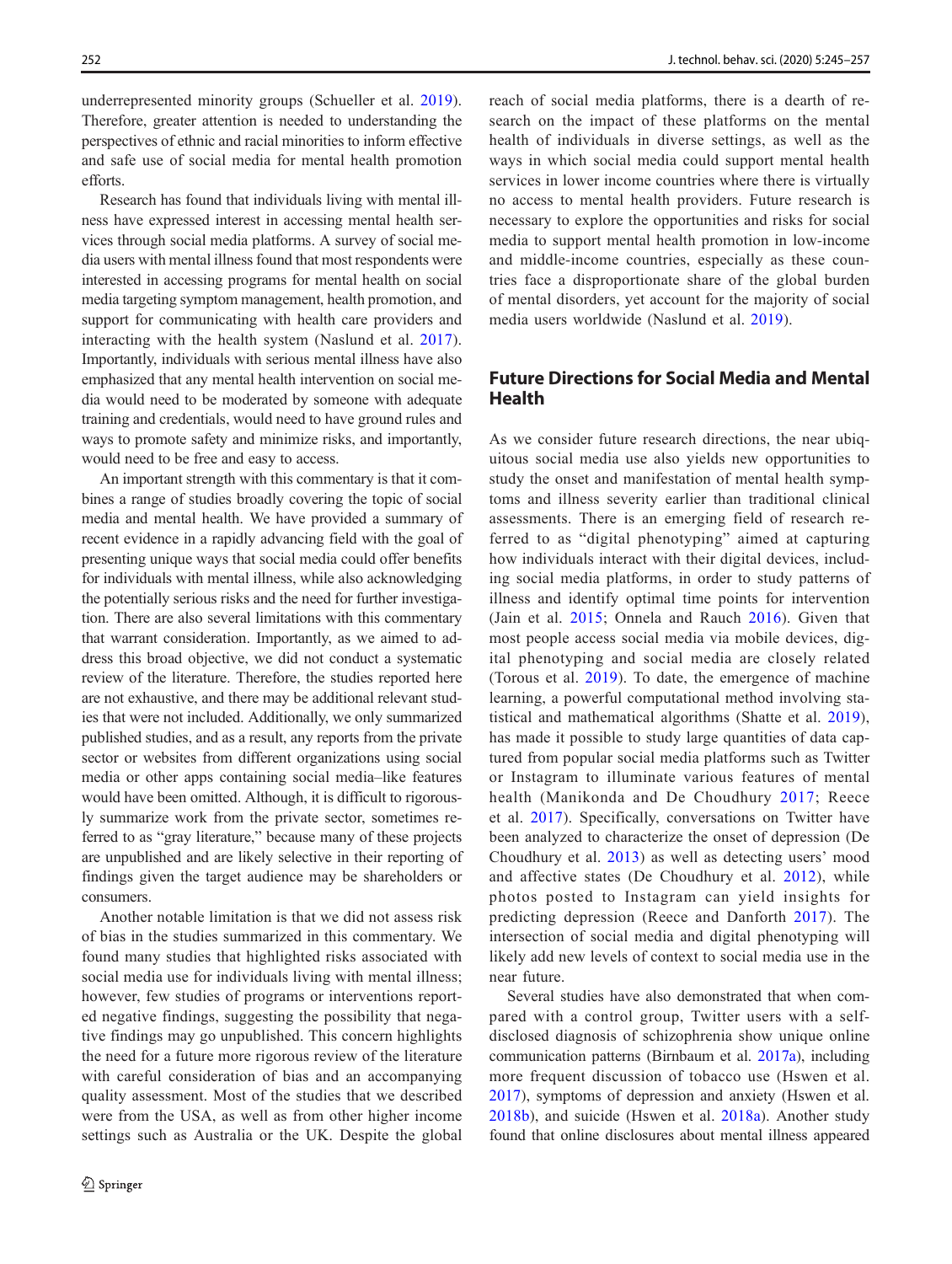beneficial as reflected by fewer posts about symptoms following self-disclosure (Ernala et al. [2017](#page-10-0)). Each of these examples offers early insights into the potential to leverage widely available online data for better understanding the onset and course of mental illness. It is possible that social media data could be used to supplement additional digital data, such as continuous monitoring using smartphone apps or smart watches, to generate a more comprehensive "digital phenotype" to predict relapse and identify high-risk health behaviors among individuals living with mental illness (Torous et al. [2019\)](#page-11-0).

With research increasingly showing the valuable insights that social media data can yield about mental health states, greater attention to the ethical concerns with using individual data in this way is necessary (Chancellor et al. [2019](#page-9-0)). For instance, data is typically captured from social media platforms without the consent or awareness of users (Bidargaddi et al. [2017](#page-9-0)), which is especially crucial when the data relates to a socially stigmatizing health condition such as mental illness (Guntuku et al. [2017\)](#page-10-0). Precautions are needed to ensure that data is not made identifiable in ways that were not originally intended by the user who posted the content as this could place an individual at risk of harm or divulge sensitive health information (Webb et al. [2017](#page-12-0); Williams et al. [2017\)](#page-12-0). Promising approaches for minimizing these risks include supporting the participation of individuals with expertise in privacy, clinicians, and the target individuals with mental illness throughout the collection of data, development of predictive algorithms, and interpretation of findings (Chancellor et al. [2019](#page-9-0)).

In recognizing that many individuals living with mental illness use social media to search for information about their mental health, it is possible that they may also want to ask their clinicians about what they find online to check if the information is reliable and trustworthy. Alternatively, many individuals may feel embarrassed or reluctant to talk to their clinicians about using social media to find mental health information out of concerns of being judged or dismissed. Therefore, mental health clinicians may be ideally positioned to talk with their patients about using social media and offer recommendations to promote safe use of these sites while also respecting their patients' autonomy and personal motivations for using these popular platforms. Given the gap in clinical knowledge about the impact of social media on mental health, clinicians should be aware of the many potential risks so that they can inform their patients while remaining open to the possibility that their patients may also experience benefits through use of these platforms. As awareness of these risks grows, it may be possible that new protections will be put in place by industry or through new policies that

will make the social media environment safer. It is hard to estimate a number needed to treat or harm today given the nascent state of research, which means the patient and clinician need to weigh the choice on a personal level. Thus, offering education and information is an important first step in that process. As patients increasingly show interest in accessing mental health information or services through social media, it will be necessary for health systems to recognize social media as a potential avenue for reaching or offering support to patients. This aligns with growing emphasis on the need for greater integration of digital psychiatry, including apps, smartphones, or wearable devices, into patient care and clinical services through institution-wide initiatives and training clinical providers (Hilty et al. [2019](#page-10-0)). Within a learning healthcare environment where research and care are tightly intertwined and feedback between both is rapid, the integration of digital technologies into services may create new opportunities for advancing use of social media for mental health.

# Conclusion

As highlighted in this commentary, social media has become an important part of the lives of many individuals living with mental disorders. Many of these individuals use social media to share their lived experiences with mental illness, to seek support from others, and to search for information about treatment recommendations, accessing mental health services and coping with symptoms (Bucci et al. [2019](#page-9-0); Highton-Williamson et al. [2015;](#page-10-0) Naslund et al. [2016b\)](#page-11-0). As the field of digital mental health advances, the wide reach, ease of access, and popularity of social media platforms could be used to allow individuals in need of mental health services or facing challenges of mental illness to access evidence-based treatment and support. To achieve this end and to explore whether social media platforms can advance efforts to close the gap in available mental health services in the USA and globally, it will be essential for researchers to work closely with clinicians and with those affected by mental illness to ensure that possible benefits of using social media are carefully weighed against anticipated risks.

Funding information Dr. Naslund is supported by a grant from the National Institute of Mental Health (U19MH113211). Dr. Aschbrenner is supported by a grant from the National Institute of Mental Health (1R01MH110965-01).

#### Compliance with Ethical Standards

Conflict of Interest The authors declare that they have no conflict of interest.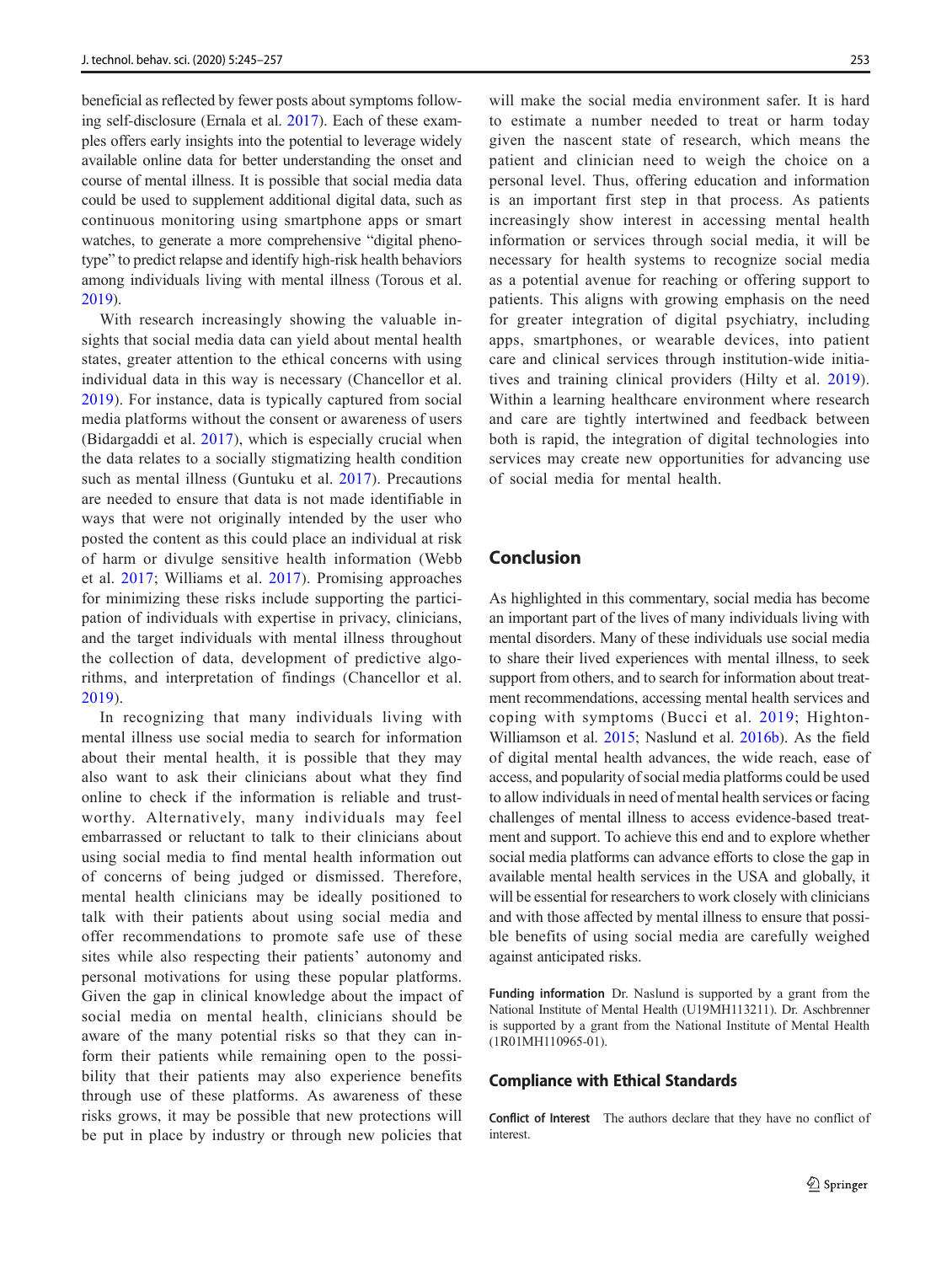#### <span id="page-9-0"></span>References

- Abdel-Baki, A., Lal, S., Charron, D.-C., Stip, E., & Kara, N. (2017). Understanding access and use of technology among youth with first-episode psychosis to inform the development of technologyenabled therapeutic interventions. Early Intervention in Psychiatry, 11(1), 72–76.
- Ahmed, Y. A., Ahmad, M. N., Ahmad, N., & Zakaria, N. H. (2019). Social media for knowledge-sharing: a systematic literature review. Telematics and Informatics, 37, 72–112.
- Alhajji, M., Bass, S., & Dai, T. (2019). Cyberbullying, mental health, and violence in adolescents and associations with sex and race: data from the 2015 youth risk behavior survey. Global Pediatric Health, 6, 2333794X19868887.
- Alvarez-Jimenez, M., Bendall, S., Lederman, R., Wadley, G., Chinnery, G., Vargas, S., Larkin, M., Killackey, E., McGorry, P., & Gleeson, J. F. (2013). On the HORYZON: moderated online social therapy for long-term recovery in first episode psychosis. Schizophrenia Research, 143(1), 143–149.
- Alvarez-Jimenez, M., Gleeson, J., Bendall, S., Penn, D., Yung, A., Ryan, R., et al. (2018). Enhancing social functioning in young people at ultra high risk (UHR) for psychosis: a pilot study of a novel strengths and mindfulness-based online social therapy. Schizophrenia Research, 202, 369–377.
- Alvarez-Jimenez, M., Bendall, S., Koval, P., Rice, S., Cagliarini, D., Valentine, L., et al. (2019). HORYZONS trial: protocol for a randomised controlled trial of a moderated online social therapy to maintain treatment effects from first-episode psychosis services. BMJ Open, 9(2), e024104.
- Andreassen, C. S., Billieux, J., Griffiths, M. D., Kuss, D. J., Demetrovics, Z., Mazzoni, E., & Pallesen, S. (2016). The relationship between addictive use of social media and video games and symptoms of psychiatric disorders: a large-scale cross-sectional study. Psychology of Addictive Behaviors, 30(2), 252.
- Aschbrenner, K. A., Naslund, J. A., & Bartels, S. J. (2016a). A mixed methods study of peer-to-peer support in a group-based lifestyle intervention for adults with serious mental illness. Psychiatric Rehabilitation Journal, 39(4), 328–334.
- Aschbrenner, K. A., Naslund, J. A., Shevenell, M., Kinney, E., & Bartels, S. J. (2016b). A pilot study of a peer-group lifestyle intervention enhanced with mHealth technology and social media for adults with serious mental illness. The Journal of Nervous and Mental Disease, 204(6), 483–486.
- Aschbrenner, K. A., Naslund, J. A., Shevenell, M., Mueser, K. T., & Bartels, S. J. (2016c). Feasibility of behavioral weight loss treatment enhanced with peer support and mobile health technology for individuals with serious mental illness. Psychiatric Quarterly, 87(3), 401–415.
- Aschbrenner, K. A., Naslund, J. A., Gorin, A. A., Mueser, K. T., Scherer, E. A., Viron, M., et al. (2018a). Peer support and mobile health technology targeting obesity-related cardiovascular risk in young adults with serious mental illness: protocol for a randomized controlled trial. Contemporary Clinical Trials, 74, 97–106.
- Aschbrenner, K. A., Naslund, J. A., Grinley, T., Bienvenida, J. C. M., Bartels, S. J., & Brunette, M. (2018b). A survey of online and mobile technology use at peer support agencies. Psychiatric Quarterly,  $1-10.$
- Aschbrenner, K. A., Naslund, J. A., Tomlinson, E. F., Kinney, A., Pratt, S. I., & Brunette, M. F. (2019). Adolescents' use of digital technologies and preferences for mobile health coaching in mental health settings. Frontiers in Public Health. 7, 178.
- Badcock, J. C., Shah, S., Mackinnon, A., Stain, H. J., Galletly, C., Jablensky, A., & Morgan, V. A. (2015). Loneliness in psychotic disorders and its association with cognitive function and symptom profile. Schizophrenia Research, 169(1–3), 268–273.
- Batterham, P. J., & Calear, A. J. (2017). Preferences for internet-based mental health interventions in an adult online sample: findings from ann online community survey. JMIR Mental Health, 4(2), e26.
- Bauer, R., Bauer, M., Spiessl, H., & Kagerbauer, T. (2013). Cyber-support: an analysis of online self-help forums (online self-help forums in bipolar disorder). Nordic Journal of Psychiatry, 67(3), 185–190.
- Berger, M., Wagner, T. H., & Baker, L. C. (2005). Internet use and stigmatized illness. Social Science & Medicine, 61(8), 1821–1827.
- Berry, N., Lobban, F., Belousov, M., Emsley, R., Nenadic, G., & Bucci, S. (2017). # WhyWeTweetMH: understanding why people use Twitter to discuss mental health problems. Journal of Medical Internet Research, 19(4), e107.
- Berry, N., Emsley, R., Lobban, F., & Bucci, S. (2018). Social media and its relationship with mood, self-esteem and paranoia in psychosis. Acta Psychiatrica Scandinavica, 138, 558–570.
- Best, P., Manktelow, R., & Taylor, B. (2014). Online communication, social media and adolescent wellbeing: a systematic narrative review. Children and Youth Services Review, 41, 27–36.
- Biagianti, B., Quraishi, S. H., & Schlosser, D. A. (2018). Potential benefits of incorporating peer-to-peer interactions into digital interventions for psychotic disorders: a systematic review. Psychiatric Services, 69(4), 377–388.
- Bidargaddi, N., Musiat, P., Makinen, V.-P., Ermes, M., Schrader, G., & Licinio, J. (2017). Digital footprints: facilitating large-scale environmental psychiatric research in naturalistic settings through data from everyday technologies. Molecular Psychiatry, 22(2), 164.
- Birnbaum, M. L., Ernala, S. K., Rizvi, A. F., De Choudhury, M., & Kane, J. M. (2017a). A collaborative approach to identifying social media markers of schizophrenia by employing machine learning and clinical appraisals. Journal of Medical Internet Research, 19(8), e289.
- Birnbaum, M. L., Rizvi, A. F., Correll, C. U., Kane, J. M., & Confino, J. (2017b). Role of social media and the Internet in pathways to care for adolescents and young adults with psychotic disorders and nonpsychotic mood disorders. Early Intervention in Psychiatry, 11(4), 290–295.
- Booker, C. L., Kelly, Y. J., & Sacker, A. (2018). Gender differences in the associations between age trends of social media interaction and wellbeing among 10-15 year olds in the UK. BMC Public Health, 18(1), 321.
- Brunette, M., Achtyes, E., Pratt, S., Stilwell, K., Opperman, M., Guarino, S., & Kay-Lambkin, F. (2019). Use of smartphones, computers and social media among people with SMI: opportunity for intervention. Community Mental Health Journal, 1–6.
- Brusilovskiy, E., Townley, G., Snethen, G., & Salzer, M. S. (2016). Social media use, community participation and psychological well-being among individuals with serious mental illnesses. Computers in Human Behavior, 65, 232–240.
- Bucci, S., Schwannauer, M., & Berry, N. (2019). The digital revolution and its impact on mental health care. Psychology and Psychotherapy: Theory, Research and Practice, 92(2), 277–297.
- Chancellor, S., Birnbaum, M. L., Caine, E. D., Silenzio, V. M., & De Choudhury, M. (2019). A taxonomy of ethical tensions in inferring mental health states from social media. In Proceedings of the Conference on Fairness, Accountability, and Transparency, 79–88.
- Chang, H. J. (2009). Online supportive interactions: using a network approach to examine communication patterns within a psychosis social support group in Taiwan. Journal of the American Society for Information Science and Technology, 60(7), 1504–1517.
- Davidson, L., Chinman, M., Sells, D., & Rowe, M. (2006). Peer support among adults with serious mental illness: a report from the field. Schizophrenia Bulletin, 32(3), 443–450.
- De Choudhury, M., Gamon, M., & Counts, S. (2012). Happy, nervous or surprised? classification of human affective states in social media. Paper presented at the sixth international Association for Advancement of Artificial Intelligence (AAAI) Conference on Weblogs and Social Meedia, 435–438.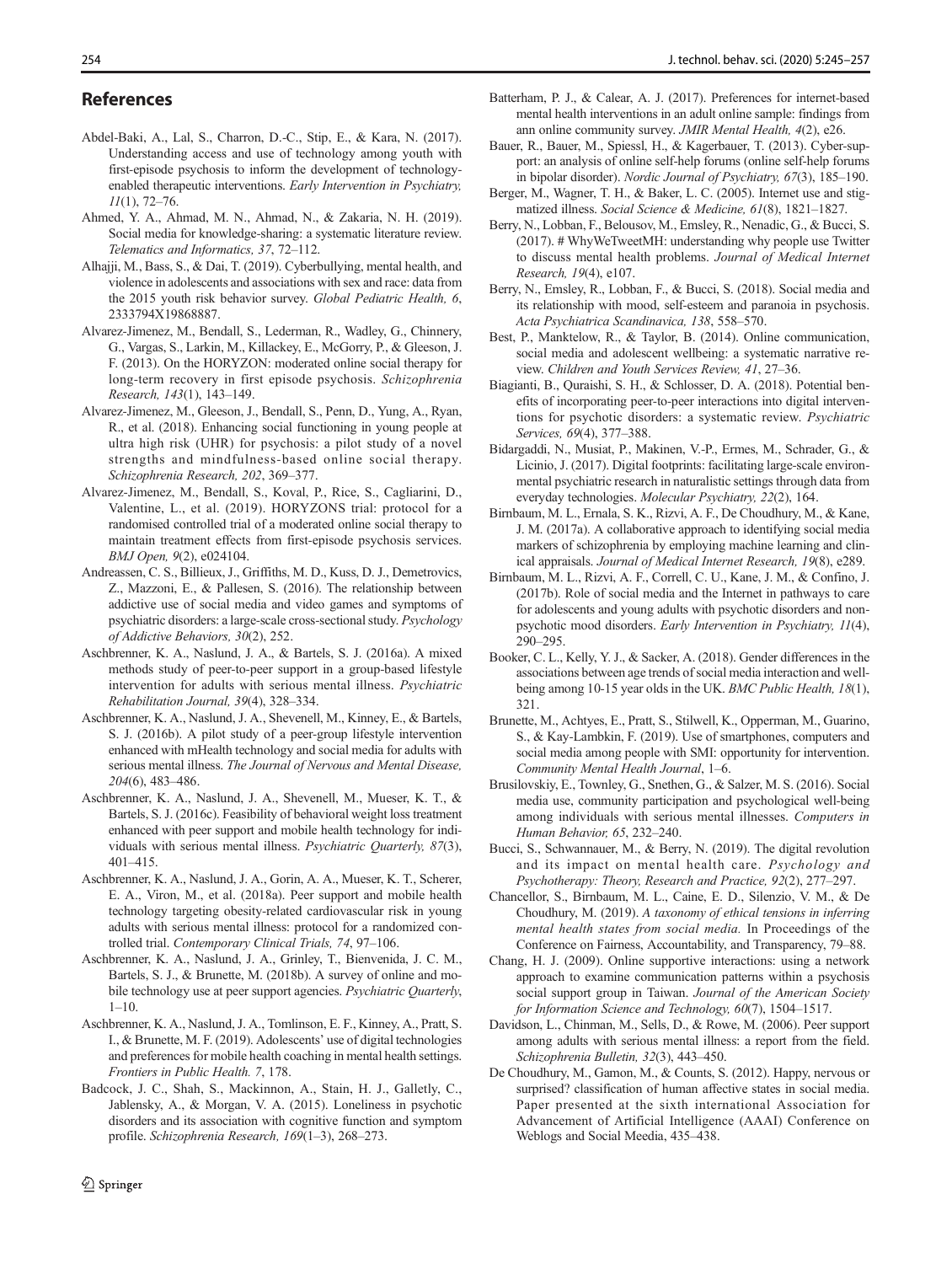- <span id="page-10-0"></span>De Choudhury, M., Gamon, M., Counts, S., & Horvitz, E. (2013). Predicting depression via social media. Paper presented at the seventh international Association for Advancement of Artificial Intelligence (AAAI) Conference on Weblogs and Social Media, 128–137.
- Docherty, N. M., Hawkins, K. A., Hoffman, R. E., Quinlan, D. M., Rakfeldt, J., & Sledge, W. H. (1996). Working memory, attention, and communication disturbances in schizophrenia. Journal of Abnormal Psychology, 105(2), 212–219.
- Ernala, S. K., Rizvi, A. F., Birnbaum, M. L., Kane, J. M., & De Choudhury, M. (2017). Linguistic markers indicating therapeutic outcomes of social media disclosures of schizophrenia. Proceedings of the ACM on Human-Computer Interaction, 1(1), 43.
- Feinstein, B. A., Hershenberg, R., Bhatia, V., Latack, J. A., Meuwly, N., & Davila, J. (2013). Negative social comparison on Facebook and depressive symptoms: rumination as a mechanism. Psychology of Popular Media Culture, 2(3), 161.
- Firth, J., Cotter, J., Torous, J., Bucci, S., Firth, J. A., & Yung, A. R. (2015). Mobile phone ownership and endorsement of "mHealth" among people with psychosis: a meta-analysis of cross-sectional studies. Schizophrenia Bulletin, 42(2), 448–455.
- Firth, J., Rosenbaum, S., Stubbs, B., Gorczynski, P., Yung, A. R., & Vancampfort, D. (2016). Motivating factors and barriers towards exercise in severe mental illness: a systematic review and meta-analysis. Psychological Medicine, 46(14), 2869–2881.
- Gay, K., Torous, J., Joseph, A., Pandya, A., & Duckworth, K. (2016). Digital technology use among individuals with schizophrenia: results of an online survey. JMIR Mental Health, 3(2), e15.
- Giacco, D., Palumbo, C., Strappelli, N., Catapano, F., & Priebe, S. (2016). Social contacts and loneliness in people with psychotic and mood disorders. Comprehensive Psychiatry, 66, 59–66.
- Gleeson, J., Lederman, R., Herrman, H., Koval, P., Eleftheriadis, D., Bendall, S., Cotton, S. M., & Alvarez-Jimenez, M. (2017). Moderated online social therapy for carers of young people recovering from first-episode psychosis: study protocol for a randomised controlled trial. Trials, 18(1), 27.
- Glick, G., Druss, B., Pina, J., Lally, C., & Conde, M. (2016). Use of mobile technology in a community mental health setting. Journal of Telemedicine and Telecare, 22(7), 430–435.
- Goodman, L. A., Thompson, K. M., Weinfurt, K., Corl, S., Acker, P., Mueser, K. T., & Rosenberg, S. D. (1999). Reliability of reports of violent victimization and posttraumatic stress disorder among men and women with serious mental illness. Journal of Traumatic Stress: Official Publication of the International Society for Traumatic Stress Studies, 12(4), 587–599.
- Gowen, K., Deschaine, M., Gruttadara, D., & Markey, D. (2012). Young adults with mental health conditions and social networking websites: seeking tools to build community. Psychiatric Rehabilitation Journal, 35(3), 245–250.
- Guntuku, S. C., Yaden, D. B., Kern, M. L., Ungar, L. H., & Eichstaedt, J. C. (2017). Detecting depression and mental illness on social media: an integrative review. Current Opinion in Behavioral Sciences, 18, 43–49.
- Haker, H., Lauber, C., & Rössler, W. (2005). Internet forums: a self-help approach for individuals with schizophrenia? Acta Psychiatrica Scandinavica, 112(6), 474–477.
- Hamm, M. P., Newton, A. S., Chisholm, A., Shulhan, J., Milne, A., Sundar, P., Ennis, H., Scott, S. D., & Hartling, L. (2015). Prevalence and effect of cyberbullying on children and young people: a scoping review of social media studies. JAMA Pediatrics, 169(8), 770–777.
- Hansen, C. F., Torgalsbøen, A.-K., Melle, I., & Bell, M. D. (2009). Passive/apathetic social withdrawal and active social avoidance in schizophrenia: difference in underlying psychological processes. The Journal of Nervous and Mental Disease, 197(4), 274–277.
- Highton-Williamson, E., Priebe, S., & Giacco, D. (2015). Online social networking in people with psychosis: a systematic review. International Journal of Social Psychiatry, 61(1), 92–101.
- Hilty, D. M., Chan, S., Torous, J., Luo, J., & Boland, R. J. (2019). Mobile health, smartphone/device, and apps for psychiatry and medicine: competencies, training, and faculty development issues. Psychiatric Clinics, 42(3), 513–534.
- Hswen, Y., Naslund, J. A., Chandrashekar, P., Siegel, R., Brownstein, J. S., & Hawkins, J. B. (2017). Exploring online communication about cigarette smoking among Twitter users who self-identify as having schizophrenia. Psychiatry Research, 257, 479–484.
- Hswen, Y., Naslund, J. A., Brownstein, J. S., & Hawkins, J. B. (2018a). Monitoring online discussions about suicide among Twitter users with schizophrenia: exploratory study. JMIR Mental Health, 5(4), e11483.
- Hswen, Y., Naslund, J. A., Brownstein, J. S., & Hawkins, J. B. (2018b). Online communication about depression and anxiety among twitter users with schizophrenia: preliminary findings to inform a digital phenotype using social media. Psychiatric Quarterly, 89(3), 569– 580.
- Indian, M., & Grieve, R. (2014). When Facebook is easier than face-toface: social support derived from Facebook in socially anxious individuals. Personality and Individual Differences, 59, 102–106.
- Jain, S. H., Powers, B. W., Hawkins, J. B., & Brownstein, J. S. (2015). The digital phenotype. Nature Biotechnology, 33(5), 462–463.
- Kiesler, S., Siegel, J., & McGuire, T. W. (1984). Social psychological aspects of computer-mediated communication. American Psychologist, 39, 1123–1134.
- Kross, E., Verduyn, P., Demiralp, E., Park, J., Lee, D. S., Lin, N., Shablack, H., Jonides, J., & Ybarra, O. (2013). Facebook use predicts declines in subjective well-being in young adults. PLoS One, 8(8), e69841.
- Lal, S., Nguyen, V., & Theriault, J. (2018). Seeking mental health information and support online: experiences and perspectives of young people receiving treatment for first-episode psychosis. Early Intervention in Psychiatry, 12(3), 324–330.
- Lin, L. Y., Sidani, J. E., Shensa, A., Radovic, A., Miller, E., Colditz, J. B., Hoffman, B. L., Giles, L. M., & Primack, B. A. (2016). Association between social media use and depression among US young adults. Depression and Anxiety, 33(4), 323–331.
- Machmutow, K., Perren, S., Sticca, F., & Alsaker, F. D. (2012). Peer victimisation and depressive symptoms: can specific coping strategies buffer the negative impact of cybervictimisation? Emotional and Behavioural Difficulties, 17(3–4), 403–420.
- Manikonda, L., & De Choudhury, M. (2017). Modeling and understanding visual attributes of mental health disclosures in social media. In Proceedings of the 2017 CHI Conference on Human Factors in Computing Systems, 170–181.
- Mead, S., Hilton, D., & Curtis, L. (2001). Peer support: a theoretical perspective. Psychiatric Rehabilitation Journal, 25(2), 134–141.
- Mereish, E. H., Sheskier, M., Hawthorne, D. J., & Goldbach, J. T. (2019). Sexual orientation disparities in mental health and substance use among Black American young people in the USA: effects of cyber and bias-based victimisation. Culture, Health & Sexuality, 21(9), 985–998.
- Miller, B. J., Stewart, A., Schrimsher, J., Peeples, D., & Buckley, P. F. (2015). How connected are people with schizophrenia? Cell phone, computer, email, and social media use. Psychiatry Research, 225(3), 458–463.
- Mittal, V. A., Tessner, K. D., & Walker, E. F. (2007). Elevated social Internet use and schizotypal personality disorder in adolescents. Schizophrenia Research, 94(1–3), 50–57.
- Moorhead, S. A., Hazlett, D. E., Harrison, L., Carroll, J. K., Irwin, A., & Hoving, C. (2013). A new dimension of health care: systematic review of the uses, benefits, and limitations of social media for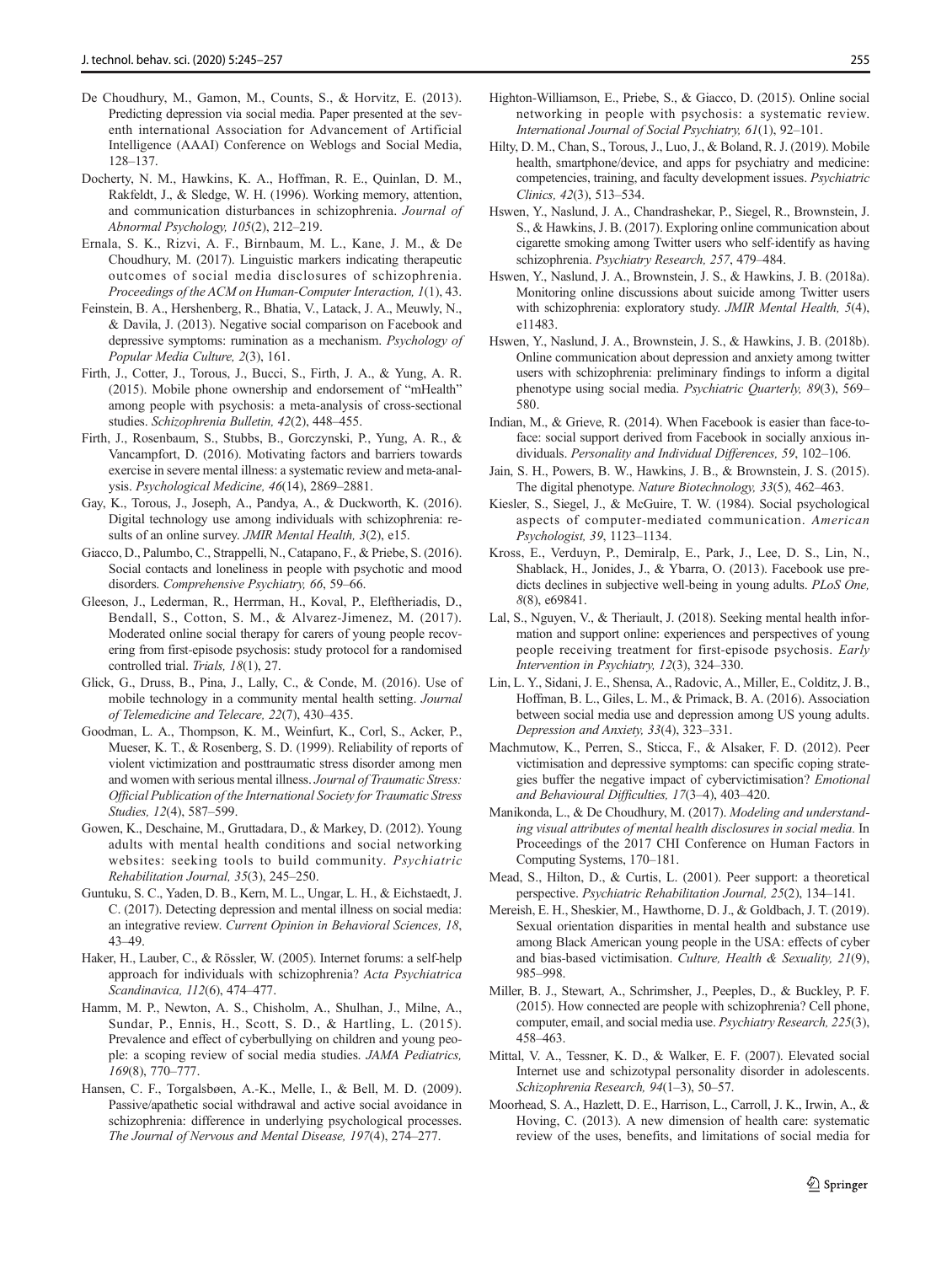<span id="page-11-0"></span>health communication. Journal of Medical Internet Research, 15(4), e85.

- Naslund, J. A., & Aschbrenner, K. A. (2019). Risks to privacy with use of social media: understanding the views of social media users with serious mental illness. Psychiatric Services, 70(7), 561-568.
- Naslund, J. A., Grande, S. W., Aschbrenner, K. A., & Elwyn, G. (2014). Naturally occurring peer support through social media: the experiences of individuals with severe mental illness using YouTube. PLoS One, 9(10), e110171.
- Naslund, J. A., Aschbrenner, K. A., & Bartels, S. J. (2016). How people living with serious mental illness use smartphones, mobile apps, and social media. Psychiatric Rehabilitation Journal, 39(4), 364–367.
- Naslund, J. A., Aschbrenner, K. A., Marsch, L. A., & Bartels, S. J. (2016a). Feasibility and acceptability of Facebook for health promotion among people with serious mental illness. Digital Health, 2, 2055207616654822.
- Naslund, J. A., Aschbrenner, K. A., Marsch, L. A., & Bartels, S. J. (2016b). The future of mental health care: peer-to-peer support and social media. Epidemiology and Psychiatric Sciences, 25(2), 113– 122.
- Naslund, J. A., Aschbrenner, K. A., McHugo, G. J., Unützer, J., Marsch, L. A., & Bartels, S. J. (2019). Exploring opportunities to support mental health care using social media: A survey of social media users with mental illness. Early Intervention in Psychiatry, 13(3), 405–413.
- Naslund, J. A., Aschbrenner, K. A., Marsch, L. A., McHugo, G. J., & Bartels, S. J. (2018). Facebook for supporting a lifestyle intervention for people with major depressive disorder, bipolar disorder, and schizophrenia: an exploratory study. Psychiatric Quarterly, 89(1), 81–94.
- Naslund, J. A., Gonsalves, P. P., Gruebner, O., Pendse, S. R., Smith, S. L., Sharma, A., & Raviola, G. (2019). Digital innovations for global mental health: opportunities for data science, task sharing, and early intervention. Current Treatment Options in Psychiatry, 1–15.
- Onnela, J.-P., & Rauch, S. L. (2016). Harnessing smartphone-based digital phenotyping to enhance behavioral and mental health. Neuropsychopharmacology, 41(7), 1691–1696.
- Orben, A., & Przybylski, A. K. (2019). The association between adolescent well-being and digital technology use. Nature Human Behaviour, 3(2), 173–182.
- Patel, V., Saxena, S., Lund, C., Thornicroft, G., Baingana, F., Bolton, P., et al. (2018). The Lancet Commission on global mental health and sustainable development. The Lancet, 392(10157), 1553–1598.
- Primack, B. A., Shensa, A., Escobar-Viera, C. G., Barrett, E. L., Sidani, J. E., Colditz, J. B., & James, A. E. (2017). Use of multiple social media platforms and symptoms of depression and anxiety: a nationally-representative study among US young adults. Computers in Human Behavior, 69, 1–9.
- Reece, A. G., & Danforth, C. M. (2017). Instagram photos reveal predictive markers of depression. EPJ Data Science, 6(1), 15.
- Reece, A. G., Reagan, A. J., Lix, K. L., Dodds, P. S., Danforth, C. M., & Langer, E. J. (2017). Forecasting the onset and course of mental illness with Twitter data. Scientific Reports, 7(1), 13006.
- Rideout, V., & Fox, S. (2018). Digital health practices, social media use, and mental well-being among teens and young adults in the U.S. Retrieved from San Francisco, CA: [https://www.hopelab.org/](https://doi.org/https://www.hopelab.org/reports/pdf/aational-urveyyopelabnd-elleing-rustpdf) [reports/pdf/a-national-survey-by-hopelab-and-well-being-trust-](https://doi.org/https://www.hopelab.org/reports/pdf/aational-urveyyopelabnd-elleing-rustpdf)[2018.pdf](https://doi.org/https://www.hopelab.org/reports/pdf/aational-urveyyopelabnd-elleing-rustpdf). Accessed 10 Jan 2020.
- Saha, K., Torous, J., Ernala, S. K., Rizuto, C., Stafford, A., & De Choudhury, M. (2019). A computational study of mental health awareness campaigns on social media. Translational behavioral medicine, 9(6), 1197–1207.
- Schlosser, D. A., Campellone, T., Kim, D., Truong, B., Vergani, S., Ward, C., & Vinogradov, S. (2016). Feasibility of PRIME: a cognitive neuroscience-informed mobile app intervention to enhance

motivated behavior and improve quality of life in recent onset schizophrenia. JMIR Research Protocols, 5(2).

- Schlosser, D. A., Campellone, T. R., Truong, B., Etter, K., Vergani, S., Komaiko, K., & Vinogradov, S. (2018). Efficacy of PRIME, a mobile app intervention designed to improve motivation in young people with schizophrenia. Schizophrenia Bulletin, 44(5), 1010–1020.
- Schrank, B., Sibitz, I., Unger, A., & Amering, M. (2010). How patients with schizophrenia use the internet: qualitative study. Journal of Medical Internet Research, 12(5), e70.
- Schueller, S. M., Hunter, J. F., Figueroa, C., & Aguilera, A. (2019). Use of digital mental health for marginalized and underserved populations. Current Treatment Options in Psychiatry, 6(3), 243–255.
- Shatte, A. B., Hutchinson, D. M., & Teague, S. J. (2019). Machine learning in mental health: a scoping review of methods and applications. Psychological Medicine, 49(9), 1426–1448.
- Spinzy, Y., Nitzan, U., Becker, G., Bloch, Y., & Fennig, S. (2012). Does the Internet offer social opportunities for individuals with schizophrenia? A cross-sectional pilot study. Psychiatry Research, 198(2), 319–320.
- Stiglic, N., & Viner, R. M. (2019). Effects of screentime on the health and well-being of children and adolescents: a systematic review of reviews. BMJ Open, 9(1), e023191.
- Sumner, S. A., Galik, S., Mathieu, J., Ward, M., Kiley, T., Bartholow, B., et al. (2019). Temporal and geographic patterns of social media posts about an emerging suicide game. Journal of Adolescent Health, 65(1), 94–100.
- Torous, J., & Keshavan, M. (2016). The role of social media in schizophrenia: evaluating risks, benefits, and potential. Current Opinion in Psychiatry, 29(3), 190–195.
- Torous, J., Chan, S. R., Tan, S. Y.-M., Behrens, J., Mathew, I., Conrad, E. J., et al. (2014a). Patient smartphone ownership and interest in mobile apps to monitor symptoms of mental health conditions: a survey in four geographically distinct psychiatric clinics. JMIR Mental Health, 1(1), e5.
- Torous, J., Friedman, R., & Keshavan, M. (2014b). Smartphone ownership and interest in mobile applications to monitor symptoms of mental health conditions. JMIR mHealth and uHealth, 2(1), e2.
- Torous, J., Wisniewski, H., Bird, B., Carpenter, E., David, G., Elejalde, E., et al. (2019). Creating a digital health smartphone app and digital phenotyping platform for mental health and diverse healthcare needs: an interdisciplinary and collaborative approach. Journal of Technology in Behavioral Science, 4(2), 73–85.
- Trefflich, F., Kalckreuth, S., Mergl, R., & Rummel-Kluge, C. (2015). Psychiatric patients' internet use corresponds to the internet use of the general public. Psychiatry Research, 226, 136–141.
- Twenge, J. M., & Campbell, W. K. (2018). Associations between screen time and lower psychological well-being among children and adolescents: evidence from a population-based study. Preventive Medicine Reports, 12, 271–283.
- Twenge, J. M., Joiner, T. E., Rogers, M. L., & Martin, G. N. (2018). Increases in depressive symptoms, suicide-related outcomes, and suicide rates among US adolescents after 2010 and links to increased new media screen time. Clinical Psychological Science, 6(1), 3–17.
- Tynes, B. M., Willis, H. A., Stewart, A. M., & Hamilton, M. W. (2019). Race-related traumatic events online and mental health among adolescents of color. Journal of Adolescent Health, 65(3), 371–377.
- Vannucci, A., Flannery, K. M., & Ohannessian, C. M. (2017). Social media use and anxiety in emerging adults. Journal of Affective Disorders, 207, 163–166.
- Vayreda, A., & Antaki, C. (2009). Social support and unsolicited advice in a bipolar disorder online forum. Qualitative Health Research, 19(7), 931–942.
- Ventola, C. L. (2014). Social media and health care professionals: benefits, risks, and best practices. Pharmacy and Therapeutics, 39(7), 491–520.